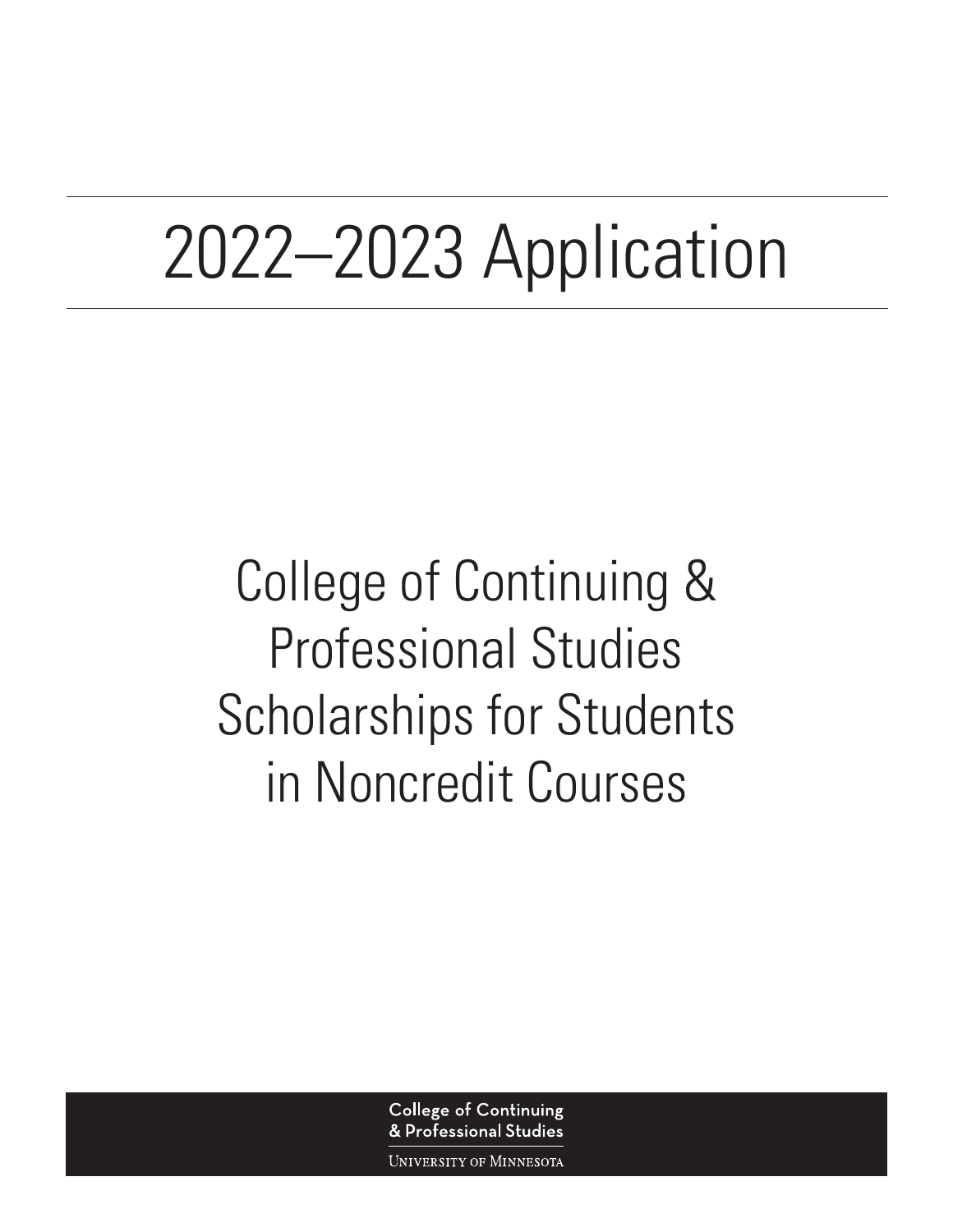## College of Continuing & Professional Studies Scholarships for Students in Noncredit Courses

We welcome your interest in College of Continuing and Professional Studies (CCAPS) scholarships and wish you success as you pursue your educational goals. Complete this application if you are a nonadmitted student planning to enroll in noncredit courses. When you submit this form and all of the required materials, you will be considered for the funds for which you meet the eligibility criteria.

### **Application deadlines are:**

Three weeks before the course(s) start date.

### **Scholarship awards**

Awards typically range from \$500 to \$2,500 and are applicable to course fees. CCAPS scholarships are one-time awards, intended to help students take the next step in pursuing their educational goals. Applicants will be notified of the Scholarship Committee's decision within three weeks of the application deadline.

### **Eligibility requirements**

- US citizen, permanent resident, or eligible noncitizen
- Reside in Minnesota
- Plans to enroll in CCAPS noncredit course(s)
- Financial need

### **Review criteria**

Educational goal, strength of personal statement, extracurricular activities or community involvement, financial need, and special circumstances.

### **Expectations of recipients**

- Remain in good standing with continued progress toward educational, career, or life goals.
- Submit a letter thanking scholarship donors, and consider sharing your story to promote the College of Continuing and Professional Studies and its scholarship programs.

### **Submit application materials**

Email: ccapsinfo@umn.edu

Subject: University of Minnesota College of Continuing and Professional Studies Scholarship Committee

#### **For more information**

**Visit Financial Aid Resources ccaps.umn.edu/financialaid**

**612-624-4000**

**ccapsinfo@umn.edu**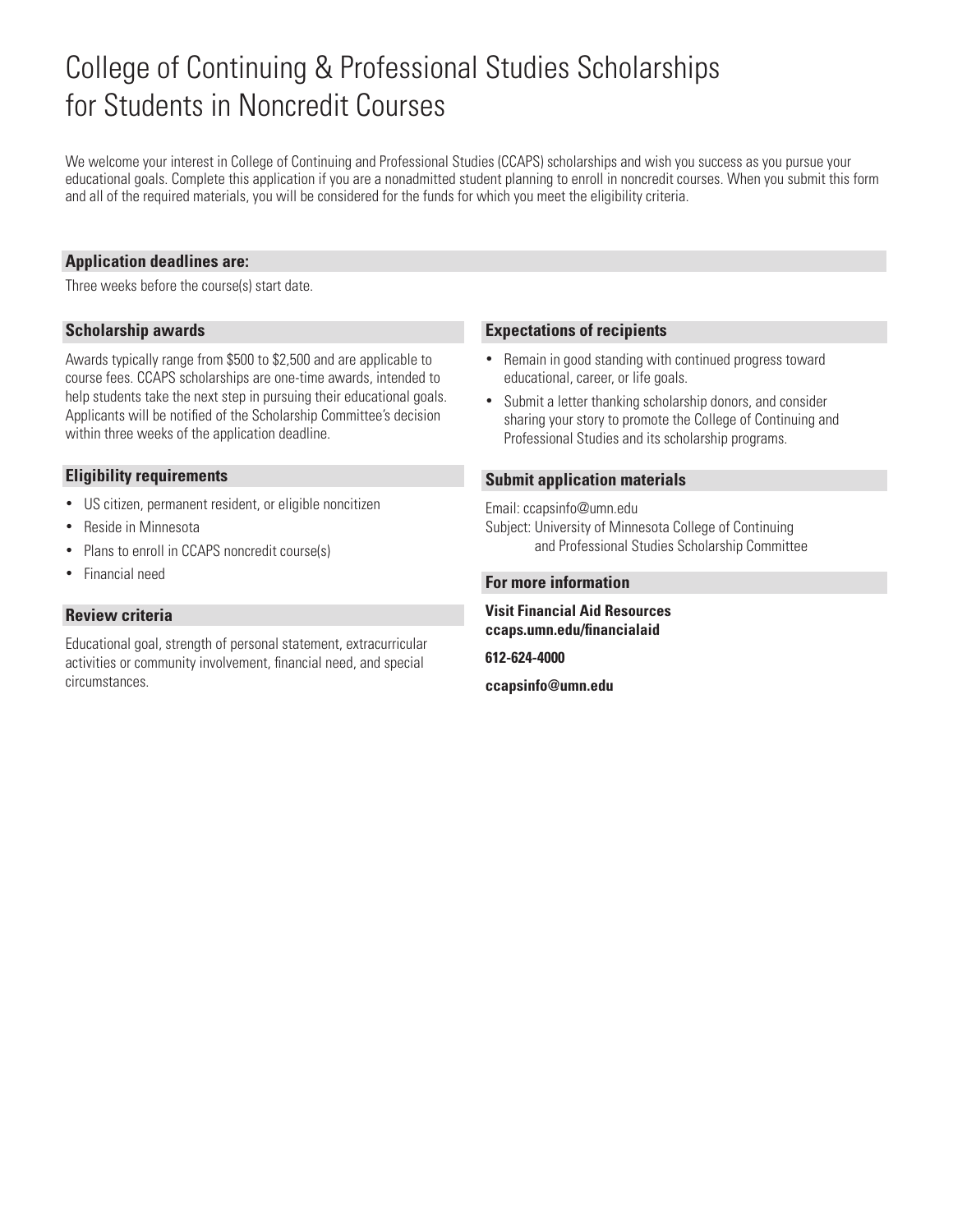## 2022–2023 Scholarship Application for Students in Noncredit Courses – Page 1

### **Applicant Information**

| Last Name, First Name, Middle Initial                                            |                                                                                                 | Student ID                                                                                                                                                                                                                                                                                                                                                                                                                                                                                                       |                                                        |
|----------------------------------------------------------------------------------|-------------------------------------------------------------------------------------------------|------------------------------------------------------------------------------------------------------------------------------------------------------------------------------------------------------------------------------------------------------------------------------------------------------------------------------------------------------------------------------------------------------------------------------------------------------------------------------------------------------------------|--------------------------------------------------------|
| Home Address                                                                     | City                                                                                            | <b>State</b>                                                                                                                                                                                                                                                                                                                                                                                                                                                                                                     | ZIP Code                                               |
| Daytime Telephone                                                                |                                                                                                 | Email                                                                                                                                                                                                                                                                                                                                                                                                                                                                                                            |                                                        |
| Date of Birth                                                                    |                                                                                                 | Gender                                                                                                                                                                                                                                                                                                                                                                                                                                                                                                           |                                                        |
| <b>US citizenship or visa status</b>                                             |                                                                                                 | $\Box$ citizen $\Box$ permanent resident $\Box$ refugee $\Box$ asylum granted $\Box$ international student visa $\Box$ exchange visitor                                                                                                                                                                                                                                                                                                                                                                          |                                                        |
| <b>Predominant Ethnic Background (optional)</b><br>$\Box$ Black/African American | $\Box$ Chicano or Mexican American                                                              | American Indian/Alaskan native                                                                                                                                                                                                                                                                                                                                                                                                                                                                                   | $\Box$ Hispanic                                        |
|                                                                                  |                                                                                                 |                                                                                                                                                                                                                                                                                                                                                                                                                                                                                                                  |                                                        |
|                                                                                  | <b>Marital status</b> $\Box$ Single, divorced, or widowed $\Box$ Married $\Box$ Separated       |                                                                                                                                                                                                                                                                                                                                                                                                                                                                                                                  |                                                        |
|                                                                                  | unemployment benefits, interest, dividends, and other sources. Include spouse's income, if any. | Household MONTHLY gross taxable income (before any deductions for taxes, Social Security, etc.) Include income from employment,<br>Household MONTHLY untaxed income Include income from child support, Social Security, MFIP, General Assistance, and all other sources.                                                                                                                                                                                                                                         |                                                        |
| Include spouse's untaxed income, if any.                                         |                                                                                                 |                                                                                                                                                                                                                                                                                                                                                                                                                                                                                                                  |                                                        |
|                                                                                  |                                                                                                 |                                                                                                                                                                                                                                                                                                                                                                                                                                                                                                                  |                                                        |
| Please list type and amount of each monthly expense.                             | <b>Employment level</b> □ full-time □ 75% time □ 50% time □ unemployed                          | Household monthly special expenses (medical/dental expenses not covered by insurance, child care while working, health and dental<br>insurance premiums not paid by employer, child support paid to children not living in the household, repayment of educational loans).                                                                                                                                                                                                                                       |                                                        |
|                                                                                  |                                                                                                 | <u>and the contract of the contract of the contract of the contract of the contract of the contract of the contract of the contract of the contract of the contract of the contract of the contract of the contract of the contr</u><br>Has either of your parents received a four-year undergraduate degree from a college or university? $\square$ No $\square$ Yes<br>Are you currently living with your parents or other family members? $\Box$ No $\Box$ Yes, amount paid for room and board, if any, is \$ |                                                        |
|                                                                                  |                                                                                                 | Do your parents or other family members contribute to your financial support? $\Box$ No $\Box$ Yes, amount received each month is \$                                                                                                                                                                                                                                                                                                                                                                             |                                                        |
| (Application continues on page 2)                                                |                                                                                                 |                                                                                                                                                                                                                                                                                                                                                                                                                                                                                                                  | <b>College of Continuing</b><br>& Professional Studies |

UNIVERSITY OF MINNESOTA